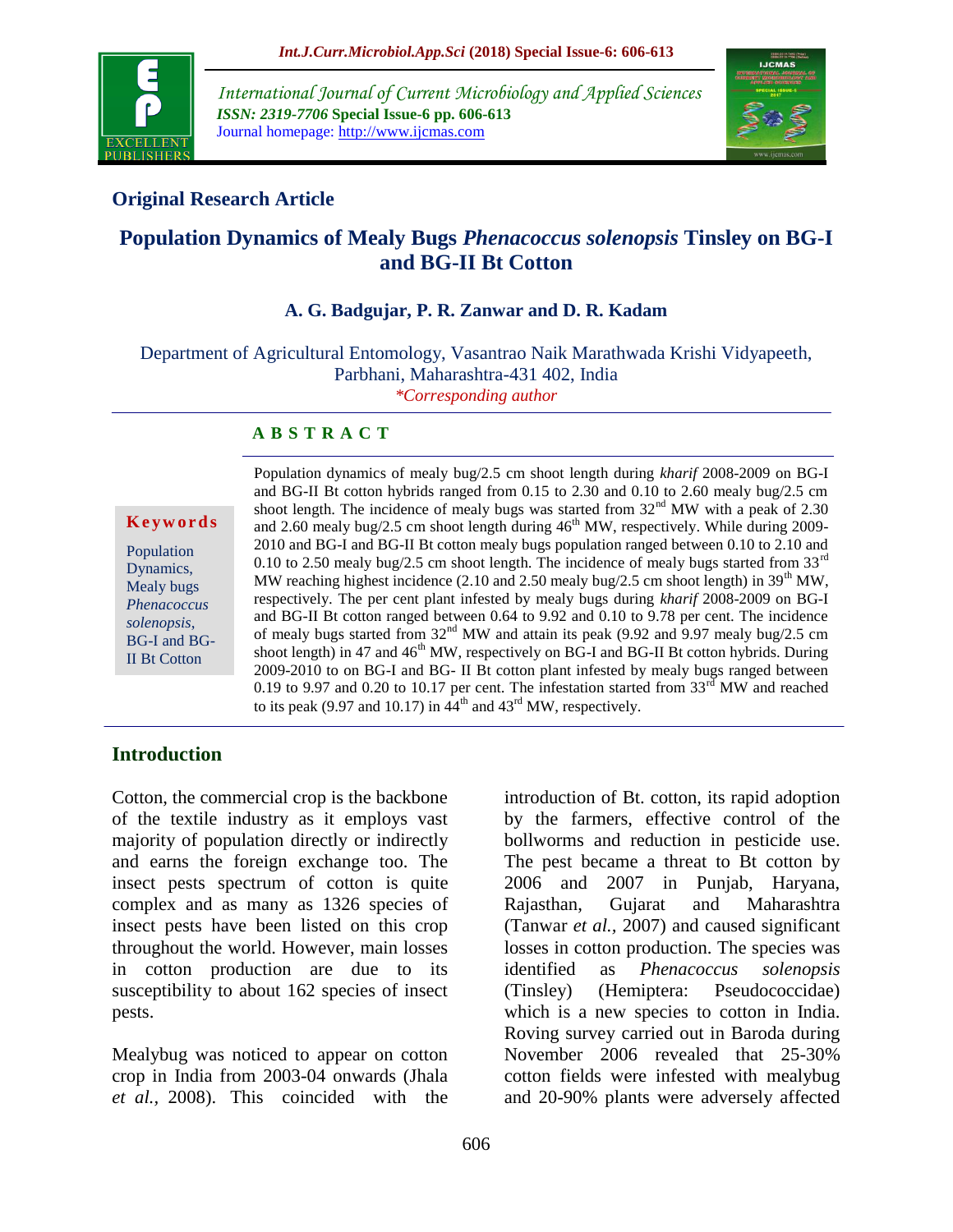causing a reduction of 50% yield in highly infested fields (Jhala *et al.,* 2008). In Punjab the losses caused by the mealybug were estimated to be Rs. 159 crores to cotton growers during kharif season 2007 (Anonymous, 2008). Study carried out in Punjab of Pakistan during 2007-08 indicated losses to the tune of 3.1 million bales from the targeted output of 14.3 million bales due to mealybug (Anonymous, 2007).

As the pest was invading fast in newer areas, therefore, there was an urgent need to collect information on its distribution, infestation and natural enemies in different cotton growing zones which would help in formulating the integrated management strategy for this species. Keeping this in view present study was undertaken which would help in formulating the integrated management strategy for mealy bug in cotton.

#### **Materials and Methods**

The experiment was conducted during *kharif*  2008-2009 and 2009-2010, at the experimental farm of the Department of Entomology Marathwada Agricultural University, Parbhani (Maharashtra) to study population dynamics of mealy bugs on BG-I and BG-II Bt cotton hybrids. The sowing was done by adopting 90 cm x 60 cm spacing, using seed of Bunny Bt hybrid by on 12-7-2008 and 22-7-2009 after receiving optimum rains. The experiment was conducted in unprotected plot which was non replicated with a plot size of 9.00 m x 9.90 m and each plot was divided in four quadrants. Population of mealy bug was recorded at weekly interval. Five plants were randomly selected from each plot. The observation were recorded as intensity of incidence by 0 - 4 scale as given below on five randomly selected plants from each plot of BG-I and BG-II Bt cotton hybrids.

 $0 =$  No mealy bugs

 $1 =$  About 1-10 mealy bugs scattered on the plant

 $2 =$  One branch infested heavily with mealy bugs

 $3 = Two$  or more branches infested heavily with mealy bugs, upto 50% plant affected.

 $4 =$  Complete plant affected

Intensity: The intensity of mealy bug was worked out by adopting formula as given below (Jeyakumar *et al.,* 2009).

Cumulative total of grade Intensity of infested plant = **--------------------** No. of infested plants

The data pertaining to population dynamics of mealy bugs was compared with various environmental factors. The relations between weather parameters and major insect pests of BG-I and BG-II Bt cotton were studied. Simple correlation and simple regression studies were carried out

#### **Population dynamics of Mealy bugs**  *Phenacoccus solenopsis* **Tinsley**

#### **Number of mealy bugs per 2.5 cm apical shoot length**

The data on population dynamics of mealy bugs (Table 1) during *kharif* 2008-2009 on BG-I Bt cotton ranged between 0.15 to 2.30 mealy bugs/2.5 cm shoot length. The incidence of mealy bugs started from  $32<sup>nd</sup>$ MW (0.40 mealybugs/2.5 shoot length) with peak (1.10 mealybugs/2.5 shoot length) in 35<sup>th</sup> MW, later higher mealy bug population was noted from  $45<sup>th</sup>$  MW to  $48<sup>th</sup>$  MW with peak of 2.30 mealybugs/2.5 shoot length during  $46<sup>th</sup>$  MW. Thereafter population of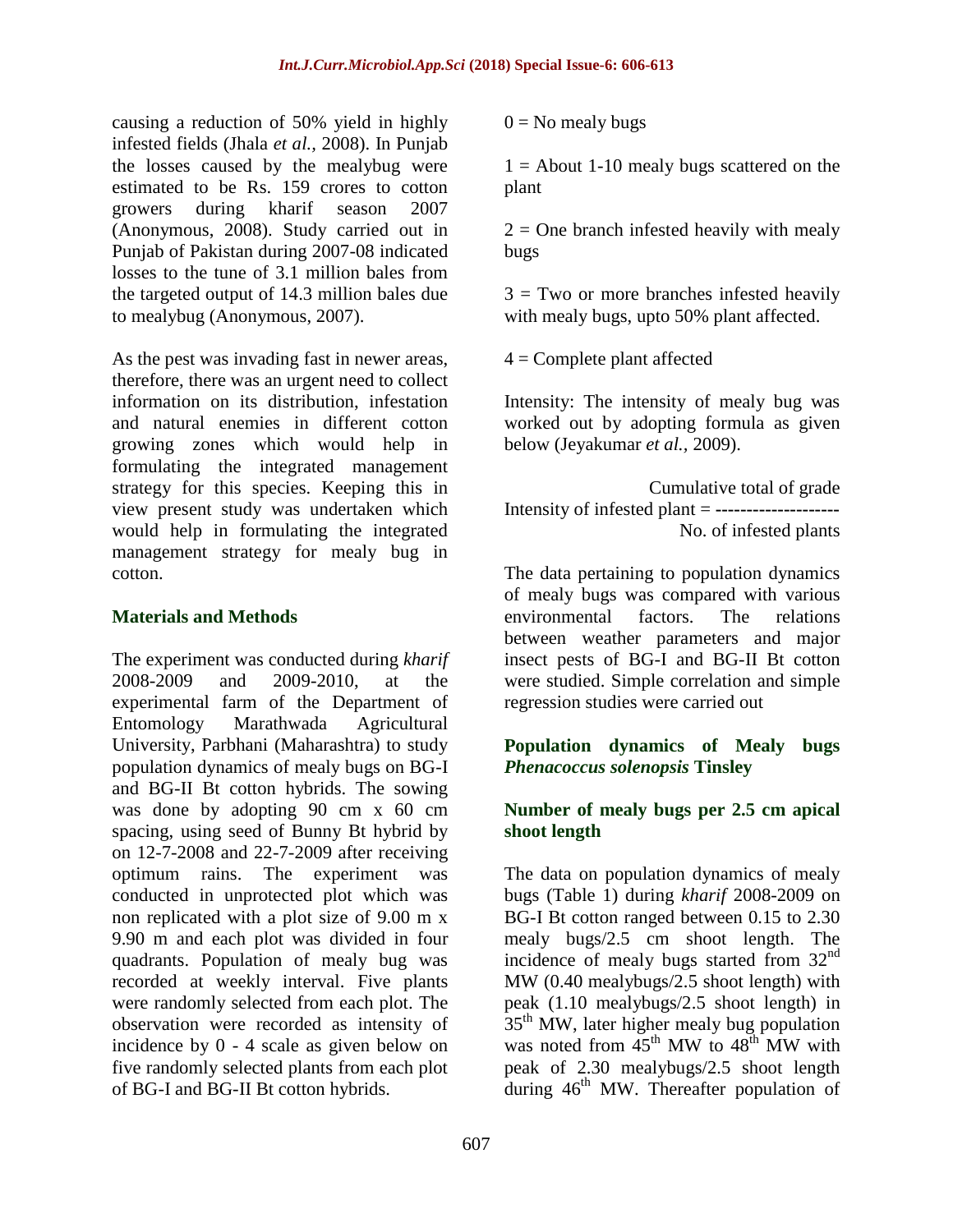mealy bugs declined till  $1<sup>st</sup> MW$  (0.25 mealy bugs/2.5 shoot length) and no incidence was recorded in 2nd MW. On BG-II Bt cotton mealy bug population ranged between 0.10 to 2.60 mealy bugs/2.5 cm shoot length. The incidence of mealy bugs started from  $32<sup>nd</sup>$ MW (0.50 mealy bugs/2.5 shoot length) with peak (1.20 mealy bugs/2.5 shoot length) in  $35<sup>th</sup>$  MW. The peak activity of mealy bugs was noticed from  $45<sup>th</sup>$  MW to  $48<sup>th</sup>$  MW with peak of (2.60 mealy bugs/2.5) shoot length) during  $46<sup>th</sup>$  MW. Thereafter population of mealy bugs declined till  $1<sup>st</sup>$ MW (0.10 mealy bugs/2.5 shoot length) and no incidence was observed in  $2<sup>nd</sup>$  MW. During 2009-2010 (Table 1) BG-I Bt cotton mealy bugs population ranged between 0.10 and 2.10 mealy bugs/2.5 shoot length. The incidence of mealy bugs started from 33rd MW (0.40 mealy bugs/2.5 shoot length). Reaching highest incidence (2.10 mealy bugs/2.5 shoot length) in  $39<sup>th</sup>$  and  $43<sup>rd</sup>$  MW the population of mealy bugs noticed till  $48<sup>th</sup>$ MW (1.00 mealy bugs/2.5 shoot length). Thereafter no incidence was recorded till end of season. While on BG-II Bt cotton the mealy bug incidence ranged between 0.10 to 2.50 mealy bugs/2.5 shoot length. The incidence of mealy bugs started from 33rd MW (0.30 mealy bugs/2.5 shoot length) reaching the highest 2.50 mealy bugs/2.5 in 39<sup>th</sup> MW. Thereafter population decreased upto (0.20 mealy bugs/2.5 shoot length) in  $49<sup>th</sup>$  MW. From  $50<sup>th</sup>$  MW no incidence of mealy bugs was observed till end of season.

These trends of mealy bug infestation in present studies were more or less similar to those of Dhawan (2007) who reported severe incidence of the mealy bug *P. solenopsis* on cotton in Punjab for first time. Anonymous (2008b) also recorded high population of mealy bugs on Bunny Bt (21.9/plant) and Mallika Bt (22.8/plant) as compared to other entries. Bhosle *et al.,*  (2009b) reported that the mean number of

mealybugs/2.5 cm apical shoot ranged from 8.88 to 20.41 in Marathwada region with highest (20.41) found in Parbhani district, from October to November of the crop season 2007-2008. Similarly Saroja *et al.,*  (2009) recorded heavy infestation of mealy bugs during the second week of October 2008 and continued till end of November. Since the pest is new, very less work is conducted by the researchers in India.

#### **Plants infested by mealy bugs** *P. solenopsis*

The data on plants infested by mealy bugs (Table 1) during *kharif* 2008-2009 on BG-I Bt cotton ranged between 0.64 to 9.92 per cent. The incidence of mealy bugs started from  $32<sup>nd</sup> MW$  (1.26 per cent). The 1<sup>st</sup> peak incidence (3.02 per cent) was observed in  $34<sup>th</sup>$  MW. Afterwards it decreased upto  $36<sup>th</sup>$ MW (1.72 per cent) and no incidence was observed during  $37<sup>th</sup>$  -  $38<sup>th</sup>$  MW. Later higher mealy bug infested plants were noted from  $44^{\text{th}}$  MW to  $48^{\text{th}}$  MW with second peak of 9.92 per cent during  $47<sup>th</sup>$  MW. Thereafter incidence of mealy bugs declined till  $1<sup>st</sup>$ MW (1.72 per cent) and no incidence was recorded from 2<sup>nd</sup> MW. On BG-II Bt cotton also similar trend was observed ranging from 0.10 to 9.78 per cent. The mealy bug infestation of plants started from 32 MW  $(1.30 \text{ per cent})$ . The 1<sup>st</sup> peak was noticed in  $34<sup>th</sup>$  MW (3.11 per cent). Afterwards it decreased upto  $37<sup>th</sup>$  MW and then mealy bugs infested plants were noted from  $38<sup>th</sup>$  to 1<sup>st</sup> MW with second peak of 9.78 per cent during  $46<sup>th</sup>$  MW. Thereafter incidence of mealy bugs declined till  $1<sup>st</sup> MW$  (0.10 per cent) and no incidence was recorded in  $2<sup>nd</sup>$ MW. During *kharif* 2009-2010 (Table 1) on BG-I Bt cotton plant infested by mealy bugs ranged between 0.19 to 9.97 per cent. The infestation started from  $33<sup>rd</sup>$  MW by reaching  $1<sup>st</sup>$  peak (8.33 per cent) in 39<sup>th</sup> MW. The second peak (9.97 per cent) was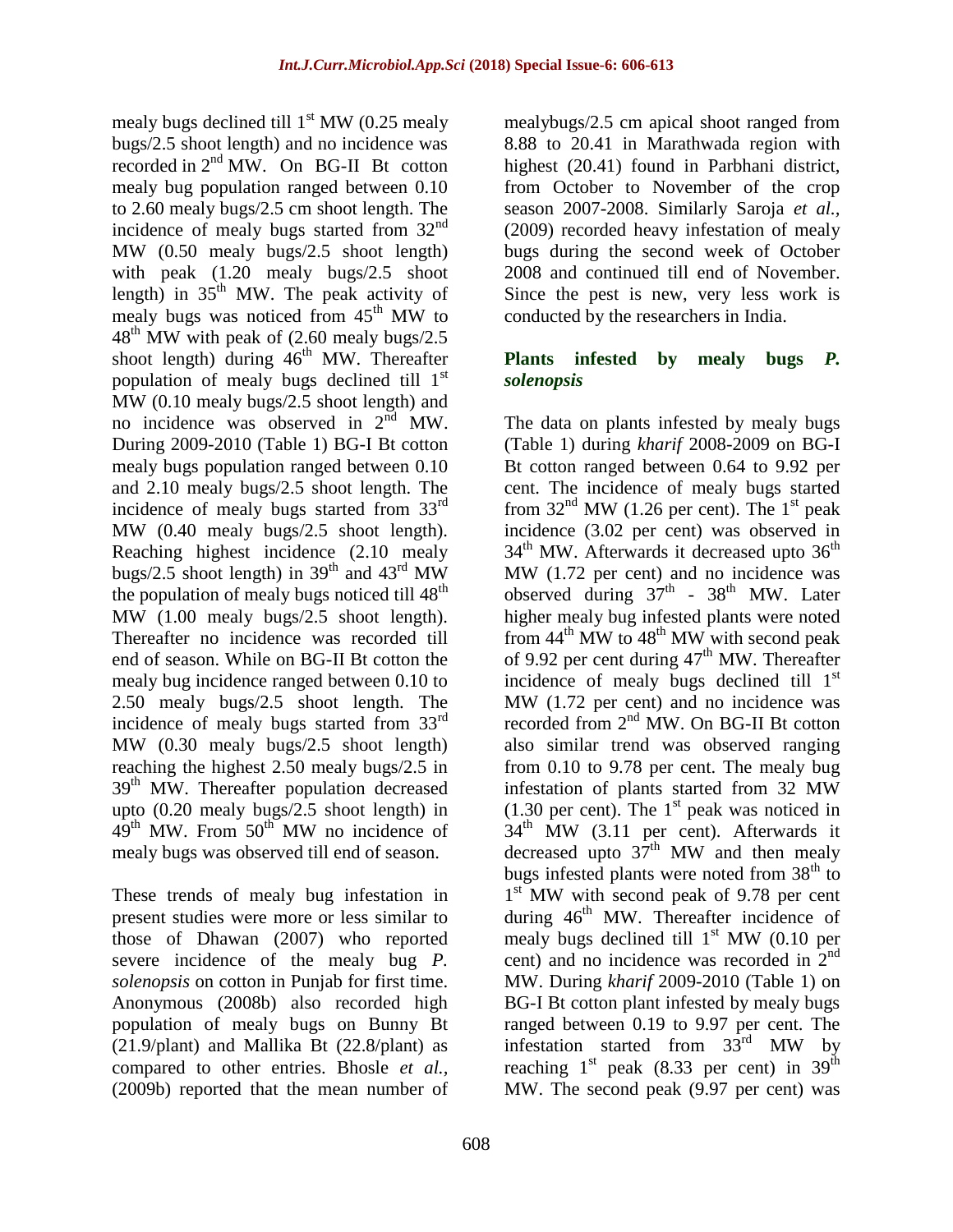noticed in  $44<sup>th</sup>$  MW thereafter declined upto  $50<sup>th</sup>$  MW (0.70 per cent). On BG-II Bt cotton infestation ranged between 0.20 to 10.17 per cent. The  $1<sup>st</sup>$  incidence was recorded in  $33<sup>rd</sup>$  MW (1.2 per cent) reached first peak (8.38 per cent) in  $39<sup>th</sup>$  MW while second peak was attained in 43<sup>rd</sup> MW (10.17) per cent) and decreased to  $0.20$  in  $50<sup>th</sup>$  MW. Thereafter no incidence was recorded.

The present findings are more or less in agreement with another research workers like Bhosle *et al.,* (2009) who reported that the percentage of mealy bug infested plants was highest in Parbhani (52.08 per cent) and lowest in Hingoli district (11.14 per cent) of Marathwada region from October to November during the crop season 2007- 2008. Similarly Brar *et al.,* (2009) observed 8.06 per cent infested plants. Saroja *et al.,*  (2009) recorded heavy infestation of mealy bug during the second week of October 2008 and continued till end of November with the range of 21 to 61 per cent of plant infested during October last week.

#### **Grading of plants infested by mealy bugs**  *P. solenopsis*

The data on grading of infested plants (0 to 4 scale) by mealy bug (Table 2) in *kharif*  2008-2009 on BG-I Bt cotton ranged between 1 to 1.80 grade. The incidence of mealy bugs started from  $32<sup>nd</sup>$  MW (1.05) grade) with peak  $(1.80 \text{ grade})$  during  $36^{\text{th}}$ MW. The next peak incidence was noted from  $39<sup>th</sup>$  to  $51<sup>st</sup>$  MW with highest grade 1.80 in  $46^{\text{th}}$  MW. No incidence was recorded in  $2<sup>nd</sup>$  MW. On BG-II Bt cotton the grading ranged between 0.40 to 1.90 grade. The incidence of mealy bugs started from  $32<sup>nd</sup>$ MW (1.20 grade) with peak (1.85 grade) in  $36<sup>th</sup>$  MW. Thereafter higher incidence (1.90) grade) was noted during  $46<sup>th</sup>$  MW. Then the mealy bug incidence declined till  $1<sup>st</sup> MW$ and no incidence was recorded in  $52<sup>nd</sup>$  and

2 nd MW. During *kharif* 2009-2010 the incidence of mealy bug on BG I Bt cotton ranged between 1.00 to 2.00 grade. The incidence of mealy bugs started from 33rd MW with grade of 1.00, reaching highest incidence in 39<sup>th</sup> MW. The second peak was observed in  $42<sup>nd</sup>$  MW. The incidence of mealy bug was nil in  $34<sup>th</sup>$ ,  $35<sup>th</sup>$  and  $40<sup>th</sup>$  MW and from  $51<sup>st</sup>$  MW no mealy bug infestation was noticed till end of season. Similarly on BG-II Bt cotton mealy bugs grade ranged between 0.10 to 2.20 grade and incidence starting from  $33<sup>rd</sup> MW$  (1.10 grade) reaching 1<sup>st</sup> peak (2.05 grade) in 39<sup>th</sup> MW. The second peak was observed from 41<sup>st</sup>. However third peak was noticed in  $49<sup>th</sup>$  MW and mealy bug grade declined upto 0.10 in  $50<sup>th</sup>$  MW and thereafter no incidence of mealy bugs was recorded.

The above findings are in conformity with the earlier research workers like Bhosle *et al.,* (2009a) who recorded the highest grade of 2.74 in Parbhani based on 0-4 scale grading followed by Jalna (2.39), Aurangabad (2.03), Nanded (1.86) and Hingoli (1.12) district in Marathwada region from October to November of the crop season 2007-2008. Jeyakumar *et al.,* (2009) also recorded the mealy bug incidence using 0-4 grade scale to express the mealy bug intensity. Hanchinal *et al.,* (2009) assessed the incidence of *P. solenopsis* on 0 to 4 scale range and observed the population ranged between 1.00 to 4 grade in the Tungabhadra project area while in the parts of Karnataka incidence ranged between 0.00 to 3.00 grade with severe incidence at the end of the cropping season. Likewise Brar *et al.,*  (2009) observed intensity grade of the infested plants which was only 1.07 per cent with total of 37 plants that reached the  $4<sup>th</sup>$ grade of infestation.

The probable reason for variation in the range of mealy bug infestation reported by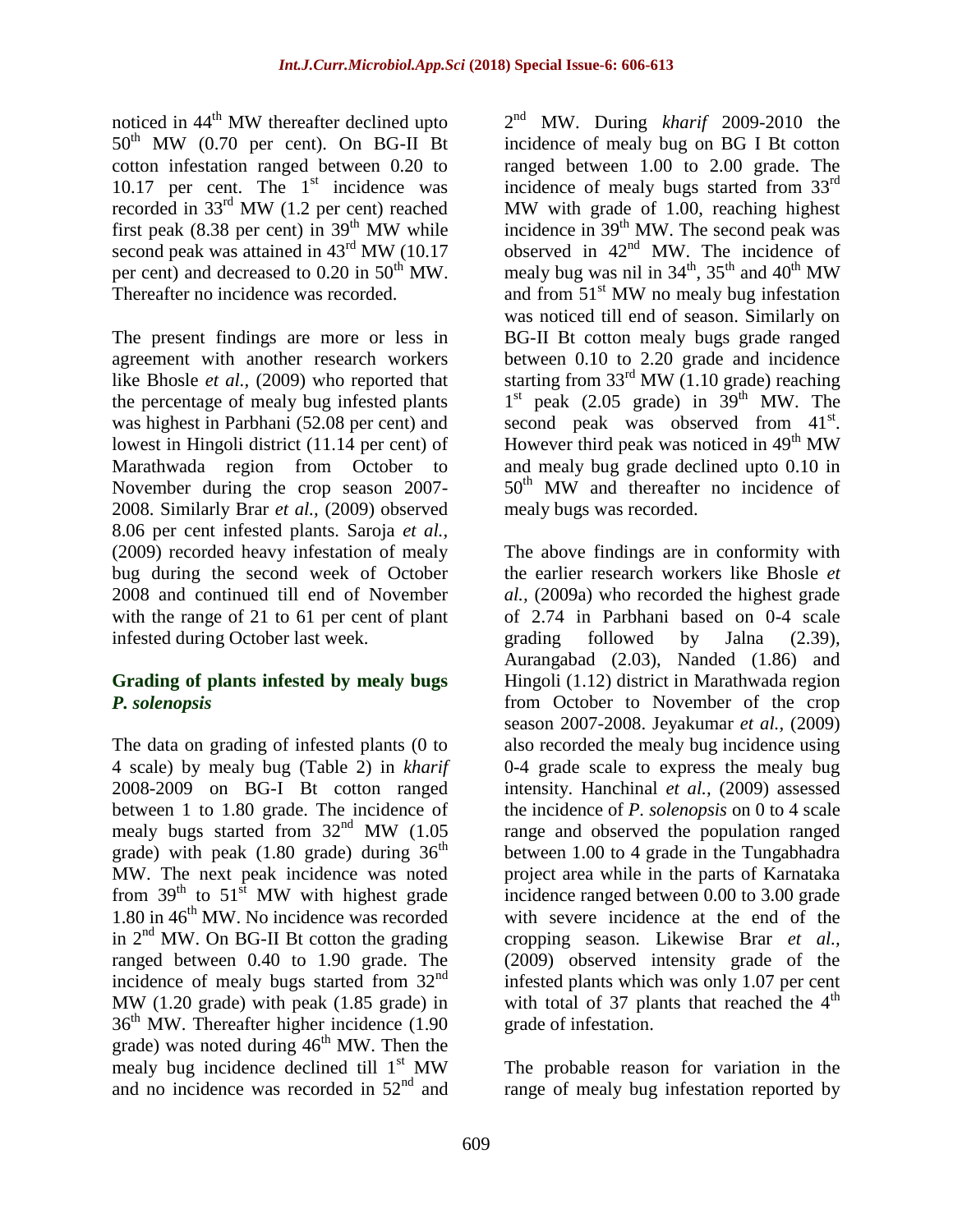different researchers and present investigations may be due to crop stage (succulency of plant parts) and initiation of mealy bug incidence.

#### **Leaves infested by mealy bugs** *P. solenopsis*

The leaves infested by mealy bugs during *kharif* 2008-2009 was presented in (Table 3) The leaves infestation on BG-I Bt cotton ranged from 0.10 to 4.32 per cent. The leaves infestation started in  $33<sup>rd</sup>$  MW (0.92) per cent) and decreased upto 0.10 per cent in  $36<sup>th</sup>$  MW and was nil during  $37<sup>th</sup>$  and  $38<sup>th</sup>$ MW. Afterwards the infestation gradually increased reaching to the peak of 2.38 per cent in  $41<sup>st</sup>$  MW. The second peak was observed from  $45$  to  $49<sup>th</sup>$  MW with maximum of  $4.32$  per cent in  $48<sup>th</sup>$  MW. Later the infestation decreased gradually upto  $1<sup>st</sup> MW$  and it was nil in  $2<sup>nd</sup> MW$ . On BG-II Bt cotton it ranged from 0.30 to 4.42 per cent.

The leaves leaf infestation was started in  $33<sup>rd</sup>$  MW with 0.98 per cent and decreased upto 0.30 per cent in  $36<sup>th</sup>$  MW and it was nil during  $37<sup>th</sup>$  and  $38<sup>th</sup>$  MW. Thereafter infestation gradually increased reaching to the peak of  $2.40$  per cent in  $41<sup>st</sup>$  MW. The second peak was observed from  $45<sup>th</sup>$  to  $49<sup>th</sup>$ MW with maximum  $4.42$  per cent in  $48<sup>th</sup>$ MW with. Later the infestation decreased gradually upto  $1<sup>st</sup>$  MW and no infestation noticed in  $2^{\text{nd}}$  MW.

During 2009-2010 (Table 3) on BG-I Bt cotton leaves infestation by mealy bugs ranged between 0.35 to 4.60 per cent. The infestation of mealy bugs started from 33<sup>rd</sup> MW (0.80 per cent). No infestation was observed in  $34<sup>th</sup>$  and  $35<sup>th</sup>$  MW. The peak was noticed during  $36<sup>th</sup>$  to  $39<sup>th</sup>$  MW with highest peak of 4.60 per cent in 38<sup>th</sup> MW. However second peak was recorded during  $41<sup>st</sup>$  to  $46<sup>th</sup>$ 

MW with a peak of 3.34 per cent in  $42<sup>nd</sup>$ MW. While no incidence was recorded in 47<sup>th</sup> MW. The third peak was observed in  $49<sup>th</sup> MW$  (2.92 per cent), thereafter no mealy bug infestation was recorded till end of season.

While on BG-II Bt cotton leaves infestation by mealy bugs ranged between 0.20 to 5.10 per cent starting from 33rd MW (1.00 per cent) and nil during  $34<sup>th</sup>$  and  $35<sup>th</sup>$  MW. While the peak was noticed during  $36<sup>th</sup>$  to  $39<sup>th</sup>$  MW with highest peak of 5.10 per cent in 39 MW. No infestation was recorded in 40<sup>th</sup> MW. While second peak was recorded during  $41<sup>st</sup>$  to  $49<sup>th</sup>$  MW with a peak of 3.70 per cent in  $45<sup>th</sup>$  MW. From  $50<sup>th</sup>$  MW there was no incidence till end of season.

The present findings are in agreement with those of Bhosle *et al.,* (2009a) who reported that the mealy bug infested leaves ranged from 11.37 to 49.95 per cent in Marathwada region from October to November of the crop season 2007-2008. Hanchinal *et al.,*  (2009) reported severe incidence of *P. solenopsis* at the end of the cropping season in the Tungabhadra project area and in the parts of Karnataka.

### **Bolls infested by mealy bugs** *P. solenopsis*

The data on bolls infested by mealy bugs during 2008-2009 (Table 3) on BG-I Bt cotton ranged between 2.26 to 4.75 per cent. In this season the infestation started from  $36<sup>th</sup>$  MW (2.74 per cent) and was nil in 37<sup>th</sup> and 38<sup>th</sup> MW. Thereafter boll infestation increased gradually and reaches to the peak  $(4.65$  per cent) in  $40^{\text{th}}$  MW. The season peak was noticed in  $45<sup>th</sup> MW$  (4.75 per cent) then decreased gradually upto  $52<sup>nd</sup>$  MW (2.26 per cent) except  $48<sup>th</sup>$  and  $50<sup>th</sup>$  MW, where the boll infestation observed was 4.25 and 3.80 per cent respectively. Boll infestation was nil during  $1<sup>st</sup>$  and  $2<sup>nd</sup>$  MW.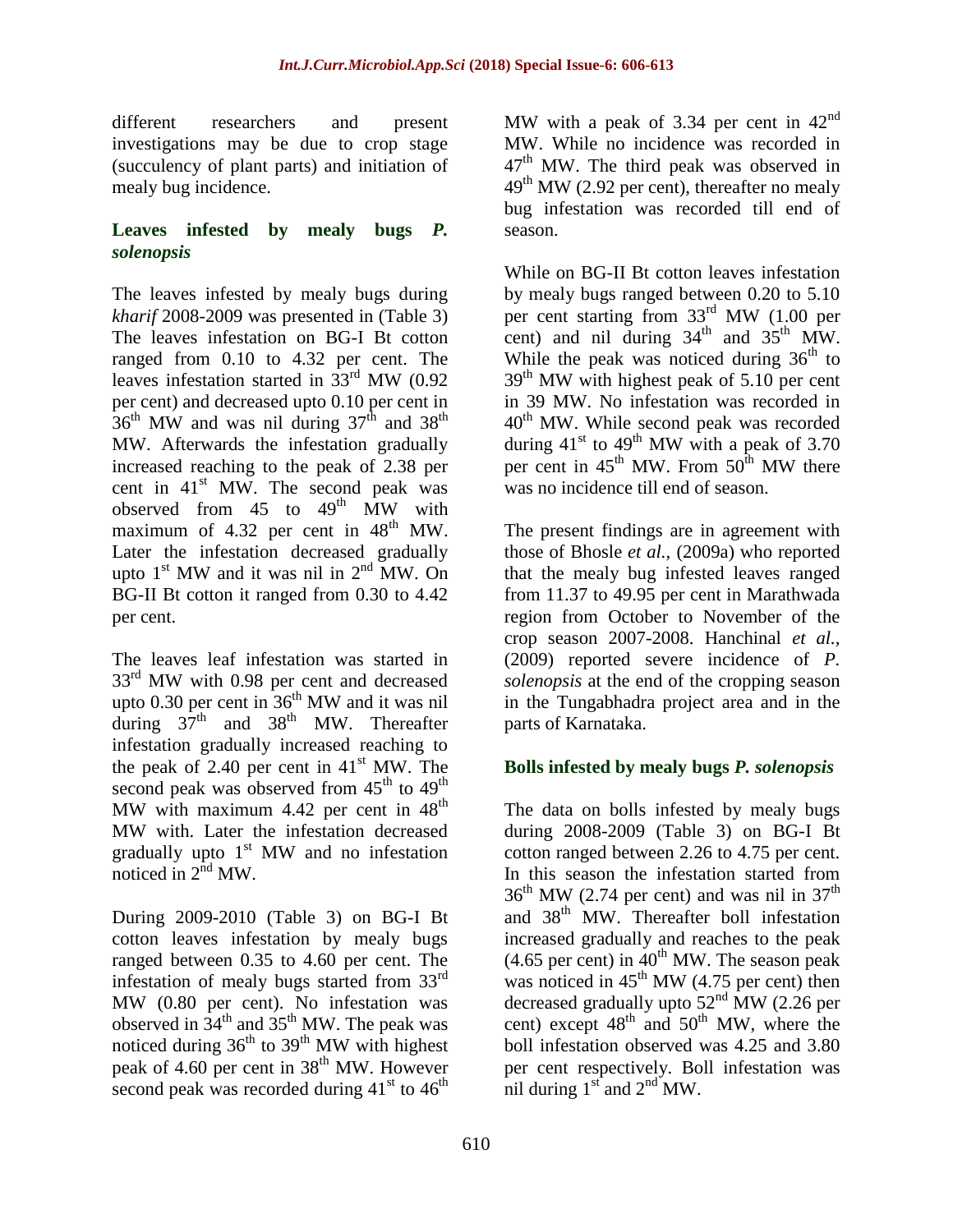| MW             | <b>Duration</b>           | No. of mealy bugs / 2.5 cm shoot length |         |                              | Plant infested by mealy bugs $(\%).$ |         |         |                          |                          |
|----------------|---------------------------|-----------------------------------------|---------|------------------------------|--------------------------------------|---------|---------|--------------------------|--------------------------|
|                |                           | 2008-09                                 |         | 2009-10                      |                                      | 2008-09 |         | 2009-10                  |                          |
|                |                           | $BG-I$                                  | $BG-II$ | $BG-I$                       | $BG-II$                              | $BG-I$  | $BG-II$ | $BG-I$                   | <b>BG-II</b>             |
| 30             | 23-29 July                | 0.00                                    | 0.00    | $\qquad \qquad \blacksquare$ |                                      | 0.00    | 0.00    | ٠                        |                          |
| 31             | 30-05 Aug.                | 0.00                                    | 0.00    | $\overline{a}$               | $\overline{\phantom{a}}$             | 0.00    | 0.00    | $\overline{\phantom{a}}$ | $\overline{\phantom{a}}$ |
| 32             | $\overline{0}$ 6-12 Aug.  | 0.40                                    | 0.50    | $\overline{a}$               | $\sim$                               | 1.26    | 1.30    | $\overline{\phantom{a}}$ | $\overline{\phantom{0}}$ |
| 33             | $13-19$ Aug.              | 0.15                                    | 0.20    | 0.40                         | 0.30                                 | 1.12    | 1.20    | 1.35                     | 1.20                     |
| 34             | 20-26 Aug.                | 0.60                                    | 0.50    | 0.00                         | 0.10                                 | 3.02    | 3.11    | 0.19                     | 0.30                     |
| 35             | 27-02 Sept.               | 1.10                                    | 1.20    | 0.20                         | 0.30                                 | 2.50    | 2.41    | 0.40                     | 0.50                     |
| 36             | $\overline{0}$ 3-09 Sept. | 0.45                                    | 0.50    | 0.60                         | 0.50                                 | 1.73    | 1.84    | 2.83                     | 2.81                     |
| 37             | $10-16$ Sept.             | 0.00                                    | 0.10    | 0.10                         | 0.30                                 | 0.00    | 0.52    | 3.68                     | 3.64                     |
| 38             | 17-23 Sept.               | 0.00                                    | 0.00    | 0.95                         | 1.00                                 | 0.00    | 2.95    | 7.87                     | 7.83                     |
| 39             | 24-30 Sept.               | 0.40                                    | 0.50    | 2.10                         | 2.50                                 | 3.78    | 5.10    | 8.33                     | 8.38                     |
| 40             | 01-07 Oct.                | 1.85                                    | 1.60    | 0.30                         | 0.40                                 | 4.65    | 1.75    | 1.57                     | 1.51                     |
| 41             | 08-14 Oct.                | 0.25                                    | 0.45    | 0.35                         | 0.50                                 | 1.60    | 1.81    | 3.10                     | 3.28                     |
| 42             | 15-21 Oct.                | 0.25                                    | 0.50    | 0.10                         | 0.15                                 | 1.62    | 2.35    | 1.60                     | 1.69                     |
| 43             | 22-28 Oct.                | 0.40                                    | 0.60    | 2.10                         | 2.20                                 | 2.37    | 4.63    | 9.92                     | 10.17                    |
| 44             | 29-04 Nov.                | 0.50                                    | 0.30    | 1.85                         | 1.80                                 | 4.34    | 6.90    | 9.97                     | 10.04                    |
| 45             | $\overline{05}$ -11 Nov.  | 1.25                                    | 1.10    | 1.80                         | 1.95                                 | 6.16    | 7.90    | 9.65                     | 1.36                     |
| 46             | 12-18 Nov.                | 2.30                                    | 2.60    | 0.00                         | 0.20                                 | 7.87    | 9.78    | 1.28                     | 1.12                     |
| 47             | 19-25 Nov.                | 1.25                                    | 1.05    | 0.80                         | 0.60                                 | 9.92    | 3.21    | 1.00                     | 0.64                     |
| 48             | 26-02 Dec.                | 1.80                                    | 2.10    | 1.00                         | 0.80                                 | 3.15    | 1.36    | 0.60                     | 8.62                     |
| 49             | 03-09 Dec.                | 0.60                                    | 0.80    | 0.00                         | 0.20                                 | 1.25    | 2.05    | 8.30                     | 0.83                     |
| 50             | 10-16 Dec.                | 0.40                                    | 0.30    | 0.00                         | 0.00                                 | 1.96    | 0.53    | 0.70                     | 0.20                     |
| 51             | 17-23 Dec.                | 0.25                                    | 0.60    | 0.00                         | 0.00                                 | 0.64    | 0.78    | 0.00                     | 0.00                     |
| 52             | 24-31 Dec.                | 0.50                                    | 0.40    | 0.00                         | 0.00                                 | 0.91    | 1.39    | 0.00                     | 0.00                     |
| $\mathbf{1}$   | $01-07$ Jan.              | 0.25                                    | 0.10    | 0.00                         | 0.00                                 | 1.72    | 0.10    | 0.00                     | 0.00                     |
| $\overline{2}$ | 08-14 Jan.                | 0.00                                    | 0.00    | 0.00                         | 0.00                                 | 0.00    | 0.00    | 0.00                     | 0.00                     |

#### **Table.1** Population dynamics of mealy bugs *P. solenopsis* [mealy bug/2.5 cm shoot and Plant infested (%)] on BG-I and BG-II Bt cotton

#### **Table.2** Grading of mealy bug infested plants on BG-I and BG-II Bt cotton

| MW             | <b>Duration</b> | Grading of mealy bug infested plants |         |             |                          |  |  |  |  |
|----------------|-----------------|--------------------------------------|---------|-------------|--------------------------|--|--|--|--|
|                |                 |                                      | 2008-09 |             | 2009-10                  |  |  |  |  |
|                |                 | $BG-I$                               | $BG-II$ | <b>BG-I</b> | $BG-II$                  |  |  |  |  |
| 30             | 23-29 July      | 0.00                                 | 0.00    | ÷.          | $\overline{\phantom{a}}$ |  |  |  |  |
| 31             | 30-05 Aug.      | 0.00                                 | 0.00    | ÷,          | $\overline{\phantom{a}}$ |  |  |  |  |
| 32             | 06-12 Aug.      | 1.05                                 | 1.20    | ÷           | $\overline{\phantom{a}}$ |  |  |  |  |
| 33             | $13-19$ Aug.    | 1.20                                 | 1.35    | 1.00        | 1.10                     |  |  |  |  |
| 34             | 20-26 Aug.      | 1.10                                 | 1.05    | 0.00        | 0.00                     |  |  |  |  |
| 35             | 27-02 Sept.     | 1.20                                 | 1.25    | 0.00        | 0.00                     |  |  |  |  |
| 36             | 03-09 Sept.     | 1.80                                 | 1.85    | 1.30        | 1.20                     |  |  |  |  |
| 37             | $10-16$ Sept.   | 0.00                                 | 0.40    | 1.20        | 1.50                     |  |  |  |  |
| 38             | 17-23 Sept.     | 0.00                                 | 0.00    | 1.80        | 1.70                     |  |  |  |  |
| 39             | 24-30 Sept.     | 1.25                                 | 1.30    | 1.95        | 2.05                     |  |  |  |  |
| 40             | 01-07 Oct.      | 1.20                                 | 1.25    | 0.00        | 0.00                     |  |  |  |  |
| 41             | 08-14 Oct.      | 1.35                                 | 1.45    | 0.50        | 0.60                     |  |  |  |  |
| 42             | 15-21 Oct.      | 1.40                                 | 1.60    | 2.00        | 2.20                     |  |  |  |  |
| 43             | 22-28 Oct.      | 1.00                                 | 1.10    | 0.85        | 1.90                     |  |  |  |  |
| 44             | 29-04 Nov.      | 1.20                                 | 1.05    | 1.70        | 1.75                     |  |  |  |  |
| 45             | 05-11 Nov.      | 1.65                                 | 1.70    | 1.75        | 1.60                     |  |  |  |  |
| 46             | 12-18 Nov.      | 1.80                                 | 1.90    | 1.10        | 1.00                     |  |  |  |  |
| 47             | 19-25 Nov.      | 1.35                                 | 1.20    | 1.00        | 0.85                     |  |  |  |  |
| 48             | 26-02 Dec.      | 1.30                                 | 1.10    | 1.05        | 1.1                      |  |  |  |  |
| 49             | 03-09 Dec.      | 1.10                                 | 1.05    | 1.95        | 2.05                     |  |  |  |  |
| 50             | 10-16 Dec.      | 1.05                                 | 1.00    | 1.10        | 0.10                     |  |  |  |  |
| 51             | 17-23 Dec.      | 1.00                                 | 0.80    | 0.00        | 0.00                     |  |  |  |  |
| 52             | 24-31 Dec.      | 0.00                                 | 0.00    | 0.00        | 0.00                     |  |  |  |  |
| 1              | 01-07 Jan.      | 1.10                                 | 1.20    | 0.00        | 0.00                     |  |  |  |  |
| $\overline{2}$ | 08-14 Jan.      | 0.00                                 | 0.00    | 0.00        | 0.00                     |  |  |  |  |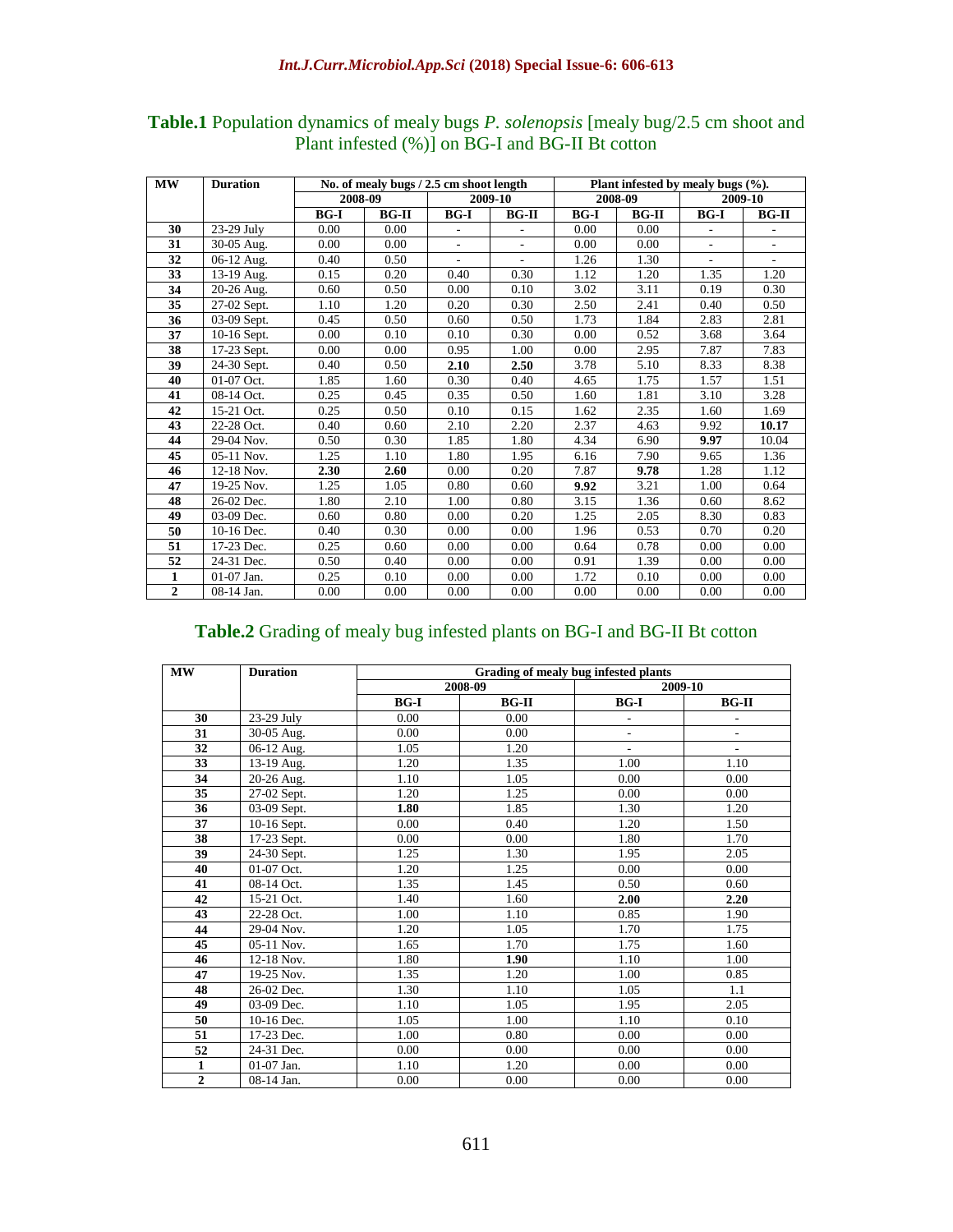| <b>MW</b>      | <b>Duration</b>          | Leaves infested by mealy bugs $(\% )$ |         |                          | Bolls infested by mealy bug (%) |                   |         |                          |                          |
|----------------|--------------------------|---------------------------------------|---------|--------------------------|---------------------------------|-------------------|---------|--------------------------|--------------------------|
|                |                          | 2008-09                               |         | 2009-10                  |                                 | 2008-09           |         | 2009-10                  |                          |
|                |                          | $BG-I$                                | $BG-II$ | $BG-I$                   | $BG-II$                         | $BG-I$            | $BG-II$ | $BG-I$                   | $BG-II$                  |
| 30             | 23-29 July               | 0.00                                  | 0.00    | $\overline{\phantom{a}}$ |                                 | 0.00              | 0.00    |                          |                          |
| 31             | 30-05 Aug.               | 0.00                                  | 0.00    | $\overline{\phantom{a}}$ |                                 | 0.00              | 0.00    | $\overline{\phantom{a}}$ | $\overline{\phantom{a}}$ |
| 32             | $\overline{0}$ 6-12 Aug. | 0.00                                  | 0.00    | ÷.                       | $\overline{a}$                  | 0.00              | 0.00    | $\overline{\phantom{a}}$ | $\overline{\phantom{a}}$ |
| 33             | 13-19 Aug.               | 0.92                                  | 0.98    | 0.80                     | 1.00                            | 0.00              | 0.00    | 2.84                     | 2.75                     |
| 34             | 20-26 Aug.               | 0.95                                  | 0.86    | 0.00                     | 0.00                            | 0.00              | 0.00    | 0.00                     | 0.00                     |
| 35             | $27-02$ Sept.            | 0.84                                  | 0.92    | 0.00                     | 0.00                            | 0.00              | 0.00    | 0.00                     | 0.00                     |
| 36             | $\overline{03-09}$ Sept. | 0.10                                  | 0.30    | 1.45                     | 1.20                            | 2.74              | 2.00    | 2.30                     | 2.00                     |
| 37             | 10-16 Sept.              | 0.00                                  | 0.00    | 0.35                     | 1.46                            | 0.00              | 0.00    | 2.43                     | 2.50                     |
| 38             | $17-23$ Sept.            | 0.00                                  | 0.00    | 4.60                     | 1.32                            | 0.00              | 0.00    | 4.93                     | 4.80                     |
| 39             | 24-30 Sept.              | 1.36                                  | 1.23    | 4.14                     | 5.10                            | 4.26              | 3.90    | 4.22                     | 4.50                     |
| 40             | 01-07 Oct.               | 1.40                                  | 1.52    | 0.00                     | 0.00                            | 4.65              | 4.25    | 0.00                     | 0.00                     |
| 41             | 08-14 Oct.               | 2.38                                  | 2.40    | 0.69                     | 0.73                            | 3.05              | 2.75    | 0.10                     | 0.00                     |
| 42             | 15-21 Oct.               | 1.74                                  | 1.68    | 3.34                     | 3.40                            | 2.35              | 2.50    | 3.93                     | 3.25                     |
| 43             | $22 - 28$ Oct.           | 1.83                                  | 2.00    | 3.09                     | 3.00                            | 2.37              | 2.50    | 4.35                     | 4.25                     |
| 44             | 29-04 Nov.               | 0.92                                  | 0.69    | 2.96                     | 2.50                            | 3.34              | 3.25    | 4.00                     | 4.50                     |
| 45             | 05-11 Nov.               | 2.45                                  | 2.52    | 2.63                     | 3.70                            | 4.75              | 4.50    | 3.70                     | 3.50                     |
| 46             | 12-18 Nov.               | 3.38                                  | 3.80    | 1.10                     | 1.25                            | 3.66              | 3.25    | 2.46                     | 2.60                     |
| 47             | 19-25 Nov.               | 2.86                                  | 2.64    | 0.00                     | 0.20                            | $\overline{3.65}$ | 3.80    | 0.85                     | 0.75                     |
| 48             | 26-02 Dec.               | 4.32                                  | 4.42    | 0.83                     | 0.75                            | 4.25              | 4.05    | 1.95                     | 2.00                     |
| 49             | 03-09 Dec.               | 1.35                                  | 1.38    | 2.92                     | 3.00                            | 2.08              | 3.50    | 3.87                     | 3.75                     |
| 50             | 10-16 Dec.               | 1.10                                  | 1.22    | 0.00                     | 0.00                            | 3.80              | 3.00    | 0.70                     | 0.75                     |
| 51             | 17-23 Dec.               | 0.81                                  | 0.64    | 0.00                     | 0.00                            | 2.70              | 2.50    | 0.00                     | 0.00                     |
| 52             | 24-31 Dec.               | 0.67                                  | 0.93    | 0.00                     | 0.00                            | 2.26              | 2.00    | 0.00                     | 0.00                     |
| 1              | $01-07$ Jan.             | 0.74                                  | 0.39    | 0.00                     | 0.00                            | 0.00              | 0.00    | 0.00                     | 0.00                     |
| $\overline{2}$ | 08-14 Jan.               | 0.00                                  | 0.00    | 0.00                     | 0.00                            | 0.00              | 0.00    | 0.00                     | 0.00                     |

**Table.3** Population dynamics of mealy bugs *P. solenopsis* (leaves and bolls infested (%)) on BG-I and BG-II Bt cotton

On BG-II Bt cotton bolls infested by mealy bugs ranged from 2.00 to 4.50 per cent, starting from  $36<sup>th</sup>$  MW (2.00 per cent) and was nil in  $37<sup>th</sup>$  and  $38<sup>th</sup>$  MW and from  $39<sup>th</sup>$ MW boll infestation again started at its peak  $(4.25$  per cent) in  $40^{th}$  MW. The second peak was noticed in  $45<sup>th</sup>$  MW (4.50 per cent) then decreased gradually upto  $52<sup>nd</sup> MW$  (2.00 per cent) except  $47<sup>th</sup>$  and  $48<sup>th</sup>$  and  $49<sup>th</sup>$  MW, where the boll infestation observed was 3.80, 4.05 and 3.50 per cent, respectively and no boll infestation was observed in 1<sup>st</sup> and  $2<sup>nd</sup>$  MW. During 2009-2010 (Table 3) per cent boll infestation by mealy bugs ranged between 0.10 and 4.93 per cent. First boll infestation was noticed in 33rd MW  $(2.84$  per cent) and it was nil during  $34<sup>th</sup>$  and  $35<sup>th</sup>$  MW. From  $36<sup>th</sup>$  MW boll infestation increased gradually reaching to peak (4.93 per cent) in 38<sup>th</sup> MW. No boll infestation was observed in 40<sup>th</sup> MW. While second peak was recorded in 43rd MW. Thereafter boll infestation decreased gradually till  $50<sup>th</sup>$ 

MW (0.70 per cent) except  $49<sup>th</sup>$  MW (3.87) per cent). From  $51<sup>st</sup>$  MW no mealy bug infested boll was recorded. On BG-II Bt cotton, it ranged between 0.75 and 4.80 per cent. Initial boll infestation was recorded in  $33<sup>rd</sup>$  MW (2.75 per cent) and it was nil during  $34<sup>th</sup>$ ,  $35$ ,  $40$  and  $41$  MW. From  $36<sup>th</sup>$ MW onwards boll infestation increased gradually reaching to peak (4.80 per cent) in 38<sup>th</sup> MW. The second peak was observed in 44th MW (4.50 per cent) thereafter boll infestation decreased upto  $50<sup>th</sup>$  MW (0.75) per cent) except  $48<sup>th</sup>$  and  $49<sup>th</sup>$  MW recording boll infestation 2.00 and 3.75 per cent, respectively. No infestation was observed from  $51<sup>st</sup>$  MW to the end of season.